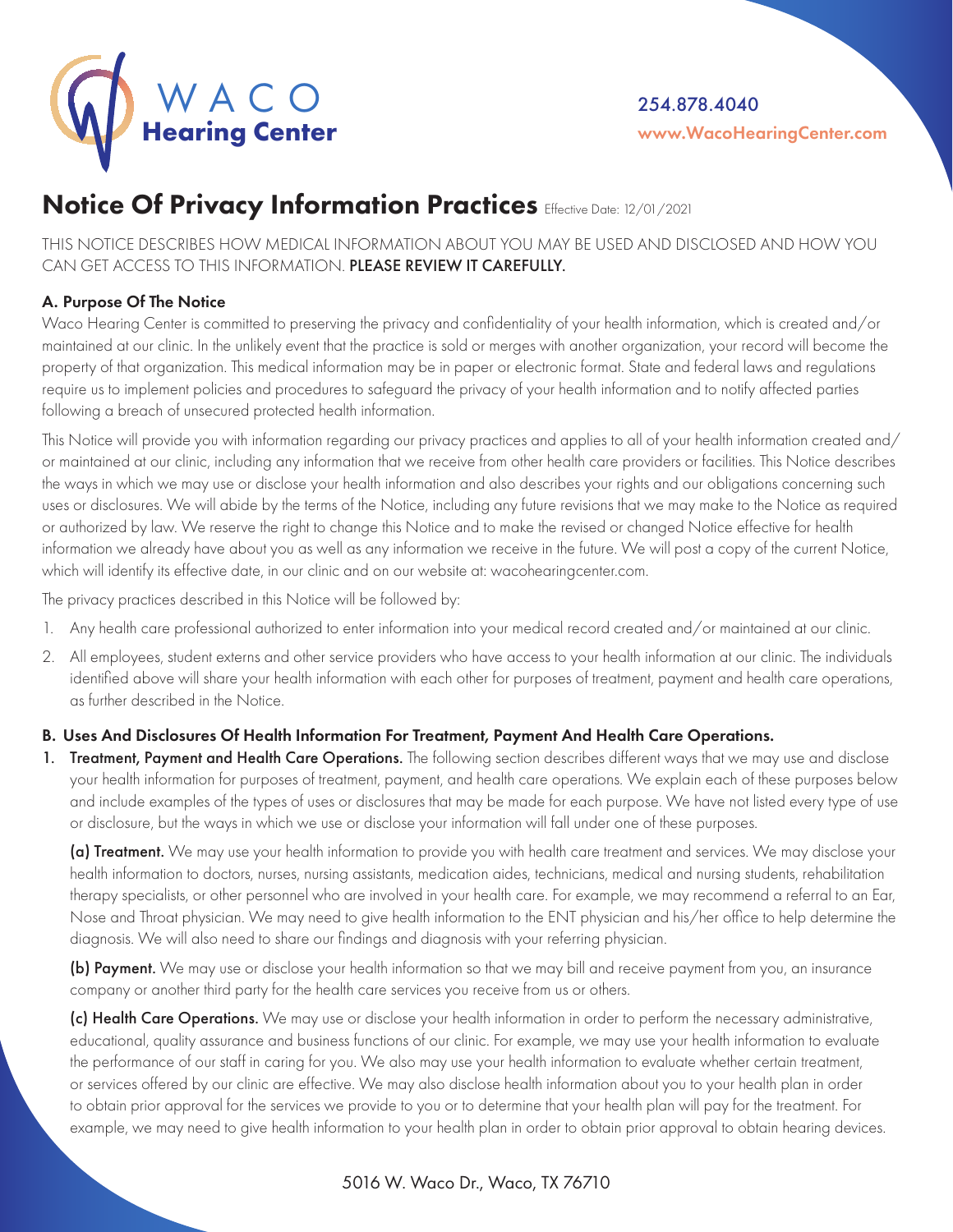### C. Uses And Disclosures Of Health Information In Special Situations.

We may use or disclose your health information in certain special situations, as described below. For these situations, you have the right to limit these uses and disclosures as provided for in Section F of this Notice.

- 1. Appointment Reminders. We may use or disclose your health information for purposes of contacting you to remind you of a health care appointment. If you are not available, this information may be left on an answering machine or with the person answering your phone.
- 2. Family Members and Friends. We may disclose your health information to individuals, such as family members and friends, who are involved in your care or who help pay for your care. We may make such disclosures when:
	- (a) we have your verbal agreement to do so;
	- (b) we have your written permission to do so;

(c) we can infer from the circumstances that you would not object to such disclosures. For example, if your spouse comes into the exam room with you, we will assume that you agree to our disclosure of your information while your spouse is present in the room.

## D. Other Permitted Or Required Uses And Disclosures Of Health Information.

There are certain instances in which we may be required or permitted by law to use or disclose your health information without your permission. These instances are as follows:

- 1. As Required by Law. We may disclose your health information when required by federal, state, or local law to do so. Disclosure can result from statutory requirements such as mandatory reporting of abuse, neglect or domestic violence. Information could also be disclosed to law enforcement or judicial proceedings. These disclosures are always limited to meeting only the relevant requirements of the law.
- 2. Public Health Activities. We may disclose your health information to public health authorities that are authorized by law to receive and collect health information for the purpose of preventing or controlling disease, injury or disability; to report births, deaths, suspected abuse or neglect, reactions to medications; or to facilitate product recalls. If reports of neglect or abuse are to be submitted, the patient would be notified except when in the judgment of the medical staff, the notification would place the patient in additional risk of harm.
- 3. Health Oversight Activities. We may disclose your health information to a health oversight agency that is authorized by law to conduct health oversight activities, including audits, investigations, inspections, or licensure and certification surveys. These activities are necessary for the government to monitor the persons or organizations that provide health care to individuals and to ensure compliance with applicable state and federal laws and regulations.
- 4. Judicial or Administrative Proceedings. We may disclose your health information to courts or administrative agencies charged with the authority to hear and resolve lawsuits or disputes. We may disclose your health information pursuant to a court order, a subpoena, a discovery request, or other lawful process issued by a judge or other person involved in the dispute, but only if efforts have been made to (i) notify you of the request for disclosure; or if objections have been resolved thru an administrative order.
- 5. Worker's Compensation. We may disclose your health information to worker's compensation programs and insurers when your health condition arises out of a work-related illness or injury.
- 6. Law Enforcement Official. We may disclose your health information in response to a request received from a law enforcement official to report criminal activity or to respond to a subpoena, court order, warrant, summons, or similar process.
- 7. Research. We may use or disclose your health information for research purposes under certain limited circumstances. Because all research projects are subject to a special approval process, we will not use or disclose your health information for research purposes until the particular research project for which your health information may be used or disclosed has been approved through this special approval process. In most instances, we will ask for your specific permission to use or disclose your health information if the researcher will have access to your name, address or other identifying information.
- 8. Marketing. As long as we are not compensated for the communication, we may contact you regarding products that may be related to your treatment. We may be compensated for the products or treatments recommended. Your protected health information will not be used for any other marketing purpose without your prior consent.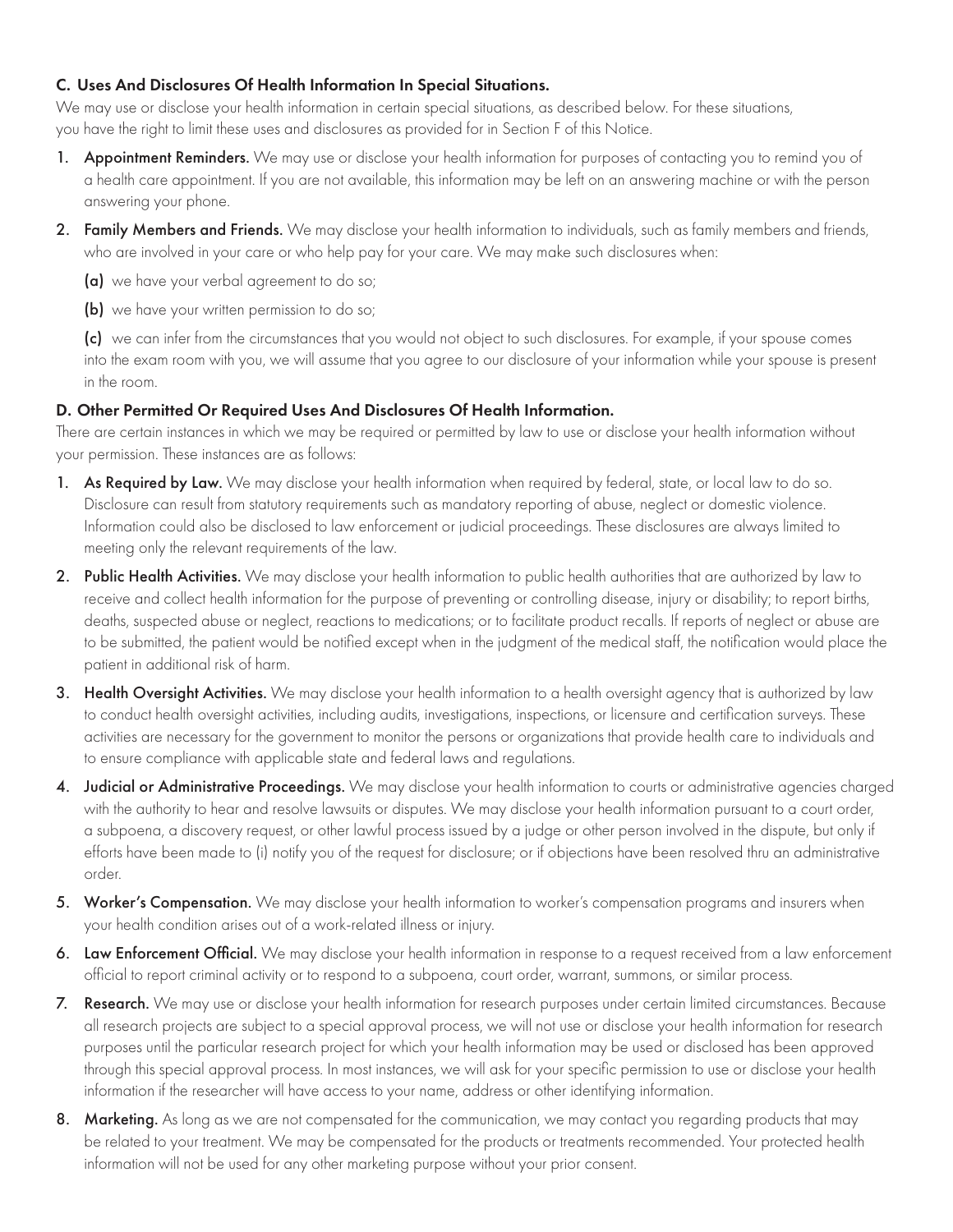- 9. To Avert a Serious Threat to Health or Safety. We may use or disclose your health information when necessary, to prevent a serious threat to the health or safety of you or other individuals.
- 10. Immunizations to Schools. We may disclose proof of immunization to a school that requires the information before admission to the school can occur. This is done with the agreement of the patient or a parent.
- 11. Military and Veterans and Incarcerated Persons. If you are a member of the armed forces, we may use or disclose your health information as required by military command authorities. We are also required by law to report to correctional institutions and law enforcement officers that have lawful custody.
- 12. Inmates. If you are an inmate of a correctional institution or under the custody of a law enforcement official, we may use or disclose your health information to the correctional institution or to the law enforcement official as may be necessary (i) for the institution to provide you with health care; (ii) to protect the health or safety of you or another person; or (iii) for the safety and security of the correctional institution.

### E. Uses And Disclosures Pursuant To Your Written Authorization.

Except for the purposes identified above in Sections B through D, we will not use or disclose your health information for any other purposes unless we have your specific written authorization. You have the right to revoke a written authorization at any time as long as you do so in writing. If you revoke your authorization, we will no longer use or disclose your health information for the purposes identified in the authorization, except to the extent that we have already taken some action in reliance upon your authorization. Additional Protections for Psychotherapy Notes, Genetic Test Results, HIV Results or Treatment for Drug or Alcohol Abuse require specific authorization on our consent for release form.3

### F. Your Rights Regarding Your Health Information.

You have the following rights regarding your health information. You may exercise each of these rights, in writing, by providing us with a completed form that you can obtain from Waco Hearing Center registration areas. In some instances, we may charge you for the cost(s) associated with providing you with the requested information. Additional information regarding how to exercise your rights, and the associated costs, can be obtained from the patient registration areas.

- 1. Right to Inspect and Copy. You have the right to inspect and copy health information that may be used to make decisions about your care. This may be requested in paper or electronic format. We may deny your request to inspect and copy your health information in certain limited circumstances. If you are denied access to your health information, you may provide additional information and request that the denial be reconsidered.
- 2. Right to Amend. You have the right to request an amendment of your health information that is maintained by or for our clinic and is used to make health care decisions about you. We may deny your request if it is not properly submitted or does not include a reason to support your request. We may also deny your request if the information sought to be amended:

(a)was not created by us, unless the person or entity that created the information is no longer available to make the amendment;

(b) is not part of the information that is kept by or for our clinic;

(c) is not part of the information that you are permitted to inspect and copy; or

(d) is accurate and complete.

You have the right to dispute a decision to deny your amendment. That written dispute, along with any rebuttal from our office, will be maintained in the record.

- 3. Right to an Accounting of Disclosures. You have the right to request an accounting of the disclosures of your health information made by us. This accounting will not include disclosures of health information that we made for purposes of treatment, payment or health care operations, releases pursuant to a written authorization that you have signed or released or releases for reasons listed in sections C & D of this Notice.
- 4. Right to Request Restrictions. You have the right to request a restriction or limitation on the health information we use or disclose about you for treatment, payment, or health care operations. You also have the right to request a limit on the health information we disclose about you to someone, such as a family member or friend, who is involved in your care or in the payment of your care. For example, you could ask that we not use or disclose information regarding a particular treatment that you received. With the exception of privately paid services requested to be released to your insurance company, we are not required to agree to your request. If we do agree, that agreement must be in writing and signed by you and us.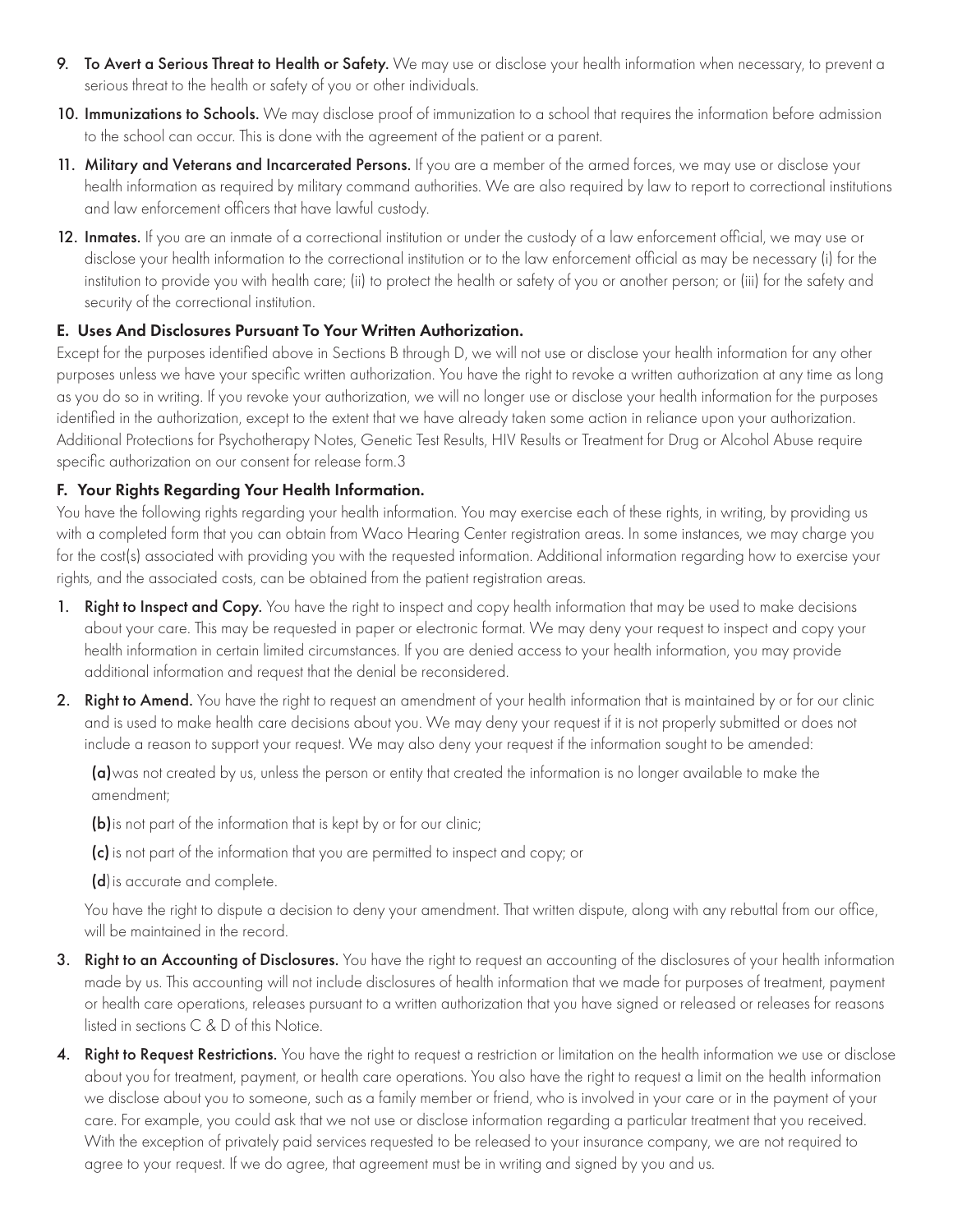- 5. Right to Request Confidential Communication. You have the right to request that we communicate with you about your health care in a certain way or at a certain location. For example, you can ask that we only contact you at work or by mail.
- 6. Right to a Paper or Electronic Copy of this Notice. You have the right to receive a paper or electronic copy of this Notice. You may ask us to give you a copy of this Notice at any time. Even if you have agreed to receive this Notice electronically, you are still entitled to a paper copy of this Notice.
- 7. Right to Breach Notification. If there is a breach of unsecured protected health information, we will notify you as required by law. This notification may come from us or our business associate.

#### G. Questions Or Complaints.

OFFICE FOR CIVIL RIGHTS U.S. Department of Health and Human Services 601 East 12th Street - Room 353, Kansas City, MO 64106

Customer Response Center: (800) 368-1019 Fax: (202) 619-3818 TDD: (800) 537-7697 Email: ocrmail@hhs.gov